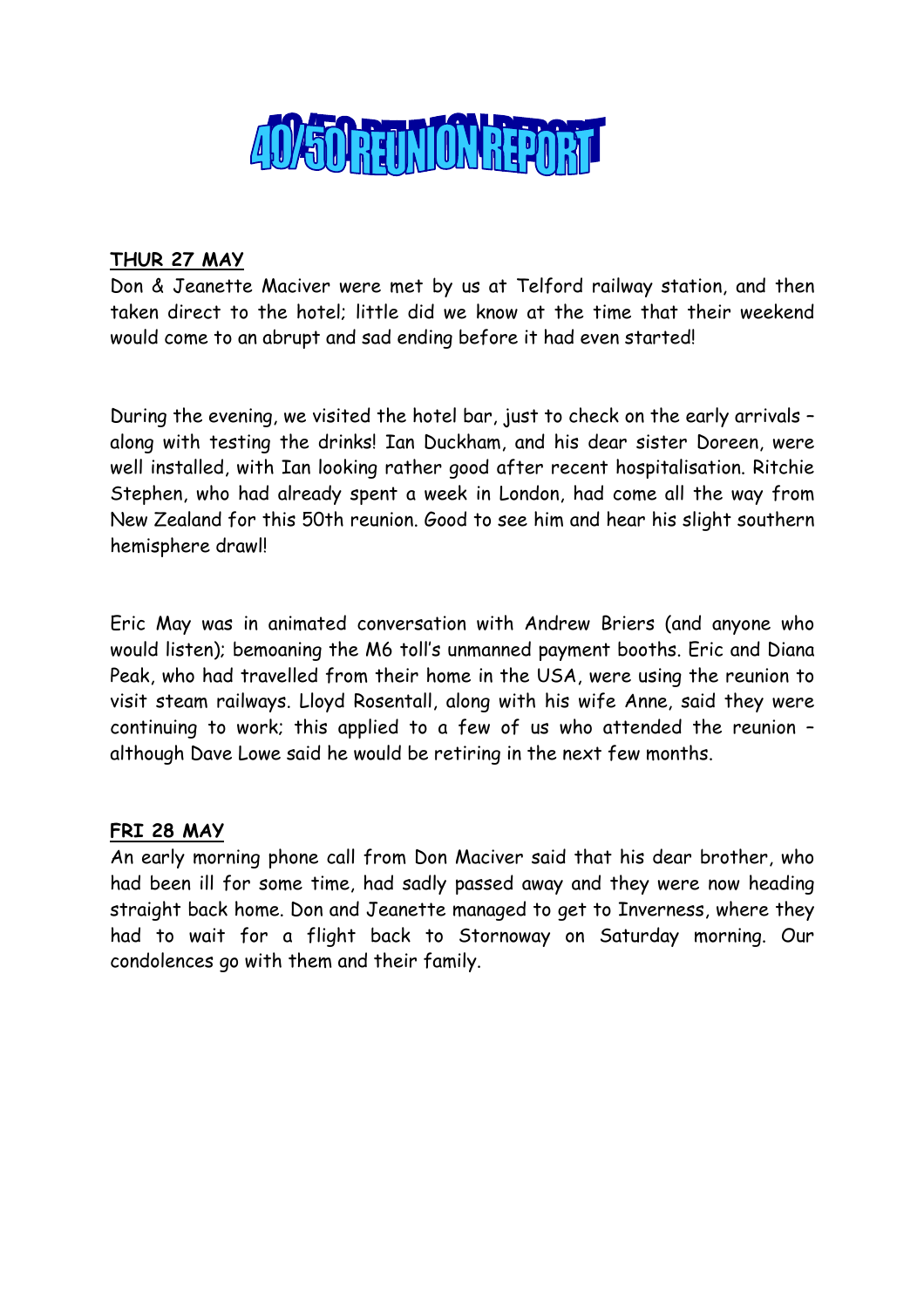### THE COSFORD TOUR

Familiar faces started arriving at the long stay Cosford car park to board the coach and minibus which turned up early at the short stay car park. A few phone calls received by Steve and myself indicated some were stuck on the motorway: although Ernie and Hilary Trimble telephoned, they eventually made it and were collected from outside the guard room and marched to the briefing area!

We also had on the minibus four lads from the 311 Cosford Craft Apprentices who had asked prior permission to join our tour. Someone suggested they would need to clean the coach and minibus after us! Mike and Aileen Sixsmith were kindly given permission to travel in their own car as part of our convoy because of Mike's disability. Thankfully, he managed getting around the whole tour.

The tour on the bus took us around Cosford, although much has changed since the 60s, when the camp was mainly wooden hutted. We eventually arrived at Fulton Block for a photographic opportunity outside the Boy Entrants/Apprentice memorial sign, courtesy of Cpl Stinson, who happens to be one of our sons.

We were told that Fulton Block has now got a preservation order on it and remains the biggest brick constructed building in Europe. Fulton Block is now converted to classrooms and labs, although the Messes are still in operation. Apparently, an Army one star, when visiting Cosford, with a future Army move onto the site in mind, said Fulton would make perfect accommodation for squaddies!

Continuing the tour, on the way to being briefed, we passed the parade square, which is now the main car parking area. A few comments were passed about the old DIs turning in their graves and how we never saw our final graduation parade take place on that hallowed square because of the weather. Someone noticed a gathering of crows on the square and I did point out that some of the old boys on the site were convinced these were re-incarnated Boy Entrants who liked nothing better than attacking car wiper blade rubbers in protest at the square being used as a car park – perhaps, added to this, they were now not too happy about the uncertain future of RAF Cosford!

We did pass what was left of the wooden huts, which were close to the new Regiment Flight training complex. It had been proposed by a former Station Commander on our first reunion (40/40) that at least one hut, along with the wooden hutted RC Church, would be moved to the Museum Site on the airfield. This move has still to take place.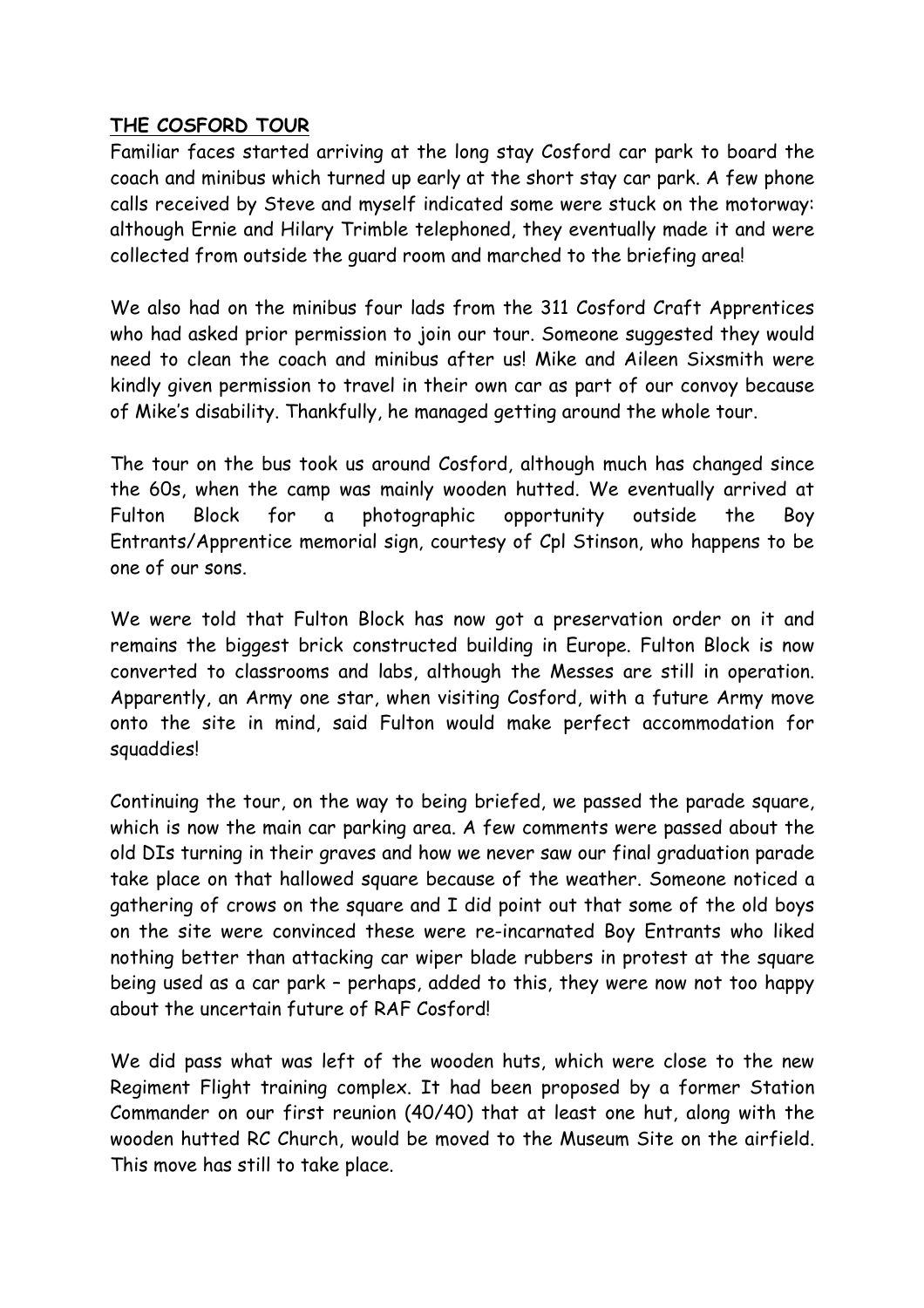We arrived at Hangar 143, which was the old Telegraphist/Photogs training hangar in '60, where we were ushered into the briefing area for a briefing from Sqn Ldr Graham Lee, the Media officer for the Site.

Hangar 143 was completely refurbished only a few years ago, at great cost, and has been designed to the needs of the training carried out in it, an unusual concept that! When the re-furbishment took place, bales of hay were found in the cavity of the wall; this was to add effective insulation to the hanger at little cost!

Graham Lee gave a most comprehensive briefing of the history of Cosford (we are now long established as part of that history!) and how the current organisation fits in with the needs of Aircraft trade groups and the evolving College structure to go forward under the Metrix consortium, which is made up of several companies.

It is planned that Metrix will become responsible for all training at Cosford in 2011, and transfer of the site to former RAF St Athan will take place in 2014. The whole thing is now resting on final (new) Government approval and the Metrix consortium being able to raise the necessary money - a case of watch this space for further developments! It was said the Army (Logistics Brigade) intend to move back from Germany in 2016 and occupy the Cosford site, which by then may have been mothballed for a couple of years – as someone said, a danger here is that the army could elect for somewhere else, leaving Cosford a prime target for selling off. What a sad and depressing thought, as one of the wife's commented.

After the brief, we were split into two groups and were shown the facilities and specific training methods employed in hanger 143 (Avionics), with a tour of hanger 146 (Engines). There were plenty of aircraft to see in the hangers and it was recalled that hanger 146 was the hanger where we had our final graduation parade because of the adverse weather. Incidentally, someone also pointed out this was where we did our Regiment training all those years ago. At one time, this very same hanger served as the National indoor running track for a good few years.

After the tour, we were taken back on the buses to the short stay car park to make our way to the hotel; some of us still had to book in for the first time.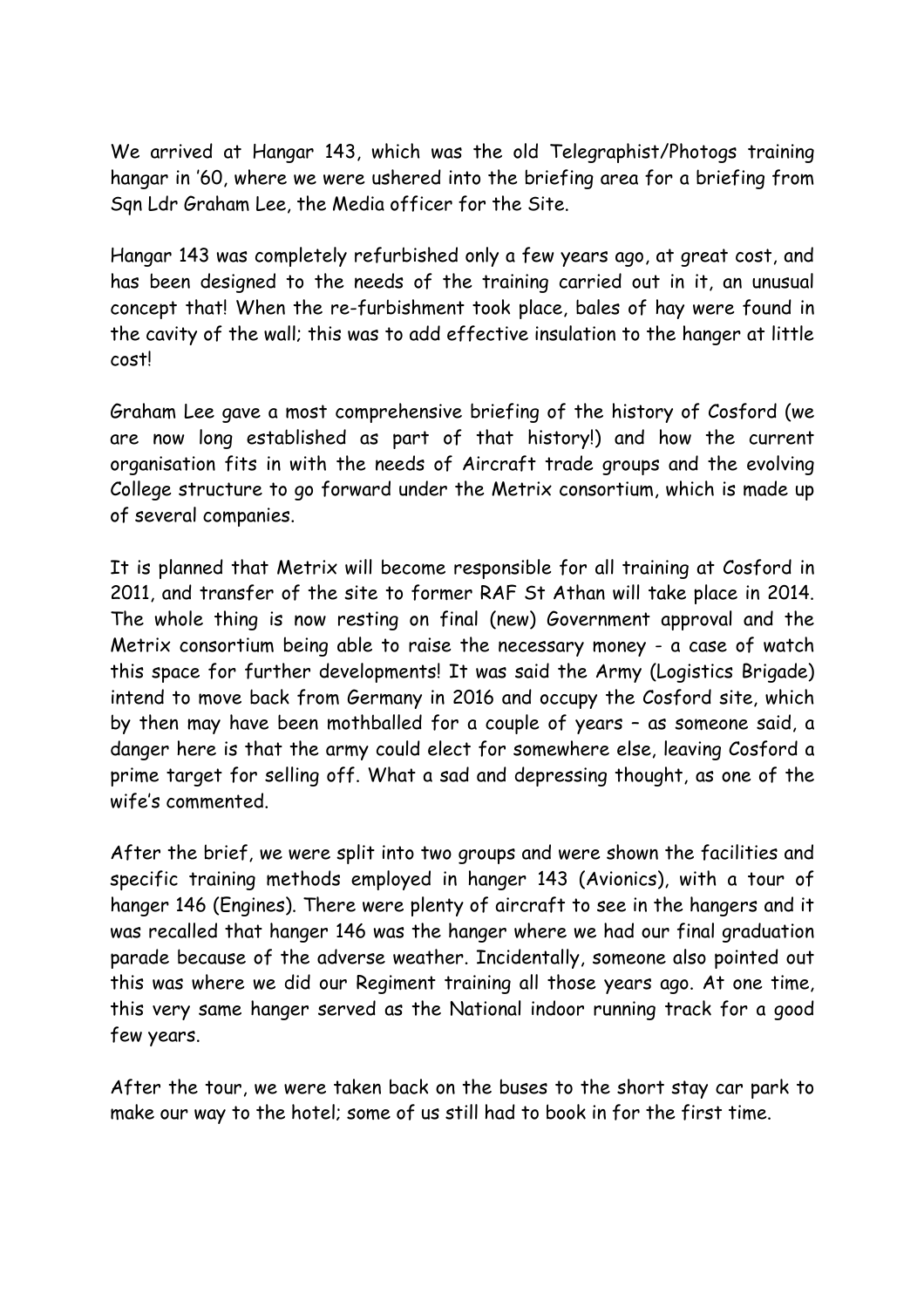### Fri Evening

We mustered (early) in the hotel bar area, meeting and greeting old faces and new arrivals. Much talk was of the Cosford tour and RAF Cosford's uncertain future.

When we all sat down to eat it reminded some of us of the old messing arrangements. We certainly took over the whole place and much laughter and chatter was heard on all tables.

After the meal, some of us headed for the hotel bar, whilst others left early for the 'Odd Fellows' Pub in nearby Shifnal. Talk at the pub centred again on the Cosford Tour, especially mention on the brief about much of the living-in accommodation being en-suite, with cleaners provided. This is a far cry, so the lads from the lines proudly recalled, when there were 20 in a billet – unlike those softies in Fulton!

Eric May appeared to be missing; someone thought they had seen him trying to gate-crash a wedding party back at the hotel! Eric was eventually located, with others, back in the hotel bar and making a request for a beret, from anyone passing! He eventually got that beret, with a yellow disc!!

It had been a long day for many, so an early night was what many headed for – especially for those lucky enough to have a 4-poster bed!

### Sat Morning

After breakfast, it was an early start (0930) in order to get to the National Memorial Arboretum, which was about 45 minutes away by the M6 Toll road. The weather was quite awful, with persistent rain throughout our visit. We had already decided to go to the Chapel for the Remembrance Service, followed by a short talk on the Arboretum, which all started at 1100 hrs. The recorded tape of the Service was not available and one of the Friends of the Arboretum delivered it, along with announcing the 2 minute silence. We then had a short talk on the history and future development of the Site, which was rather interesting; especially when we were told the whole concept of the Memorial site was that of one man, a former RN Commander.

Braving the driving rain, (Bob & Sylvia Menzies even purchased waterproof ponchos' from the on-site gift shop) we split up to visit the various memorials. The centre piece undoubtedly being the Armed Forces Memorial Wall showing the names of 16,000 service personnel whose names had been carved into the Portland stone. The names shown were those who had lost their lives since WW2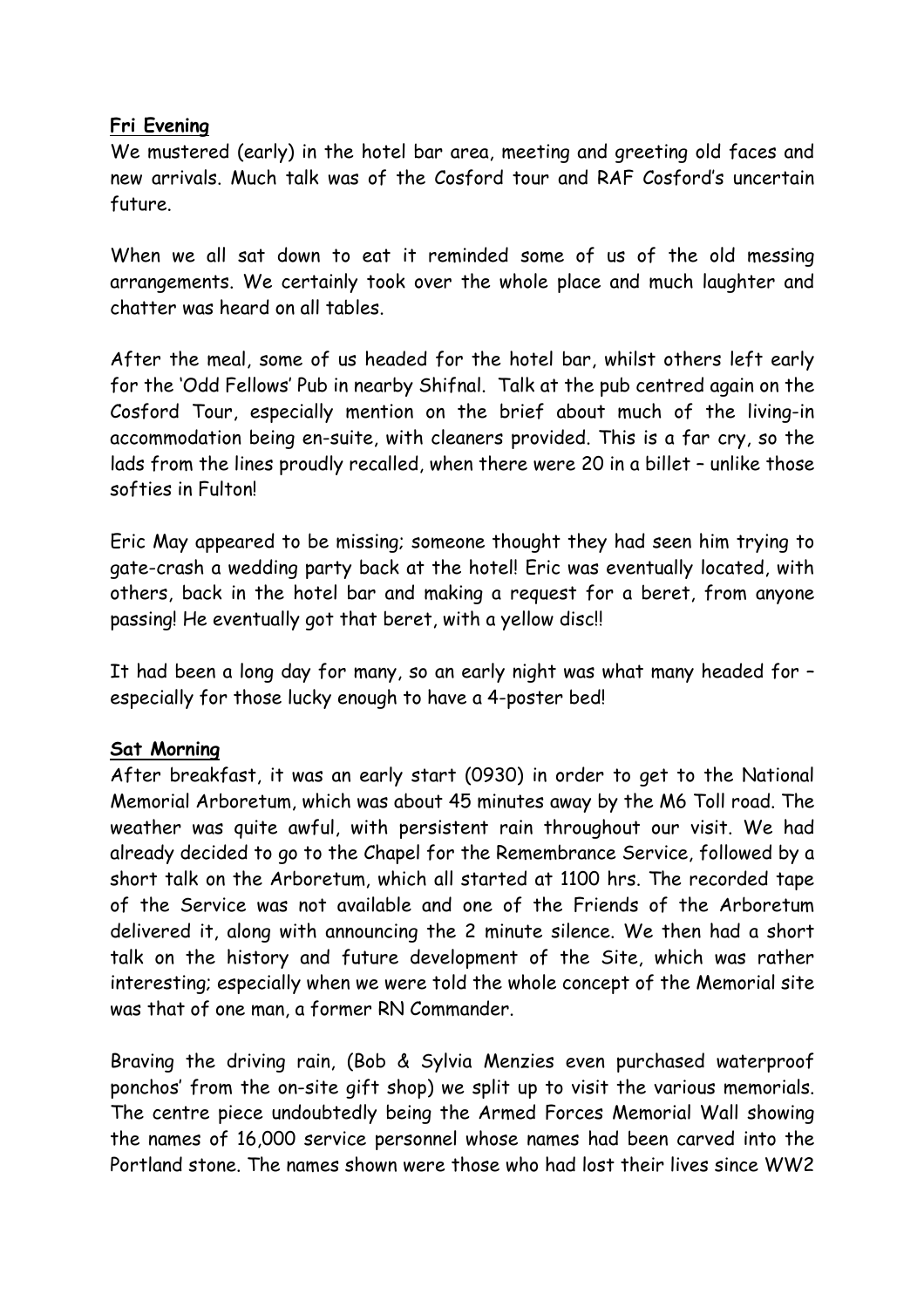whilst on active duty. It was quite sobering to see the amount of RAF personnel killed during the 60s when the majority of our entry were still serving. The Basra Memorial Wall was pretty upsetting when you saw the names of those who had sadly lost their lives in a recent conflict, some so young, too

### Sat Afternoon

On returning from the Arboretum, most of our group went to the Aerospace Museum at Cosford, although some wife's sneaked off shopping! The experience of aircraft from our time, as one said! the Museum was enjoyed by everyone. The Cold War Museum came in for much praise – we recognised all the

During the afternoon, the tables were decorated by Rose Stinson, Hilary & Ernie Trimble - with me appearing to do the supervision! The group (The Bluebeats) arrived in the late afternoon to set up their equipment. What a find they turned out to be.

# Sat Evening

The Bar opened at 1800 hrs, with many electing to wear Black Tie - Peter Lyver thought the Black Tie dress worked extremely well and perhaps could be the arrangement for our future reunions on the Saturday night.

Ernie & Hilary Trimble had kindly agreed to meet the Air Commodore, along with his partner Jane outside the main entrance of the hotel. When things go wrong….. Air Commodore Chris Green and Jane arrived at the hotel (as arranged for 1845 hrs) and came through another entrance that was red-carpeted for a wedding couple who were already celebrating with their quests in another function room at the hotel. The Air Commodore and Jane were much amused about the whole thing and said the red carpet treatment they knew was clearly not for them. The situation was quickly recovered and drinks placed in their hands! How I ran to get Ernie and Hilary back into the hotel, whilst Rose was dropped in it and was left to entertain the Air Commodore and Jane!!

We assembled in our function room (Dobson Suite) at 1930 hrs, awaiting the arrival into the room of our guests of honour. Rev Roger Perry kindly said grace, and then we sat down in readiness for our meal.

The meal was excellent, the seating plan appeared to work – it was difficult to have a seating arrangement any other way in the space available.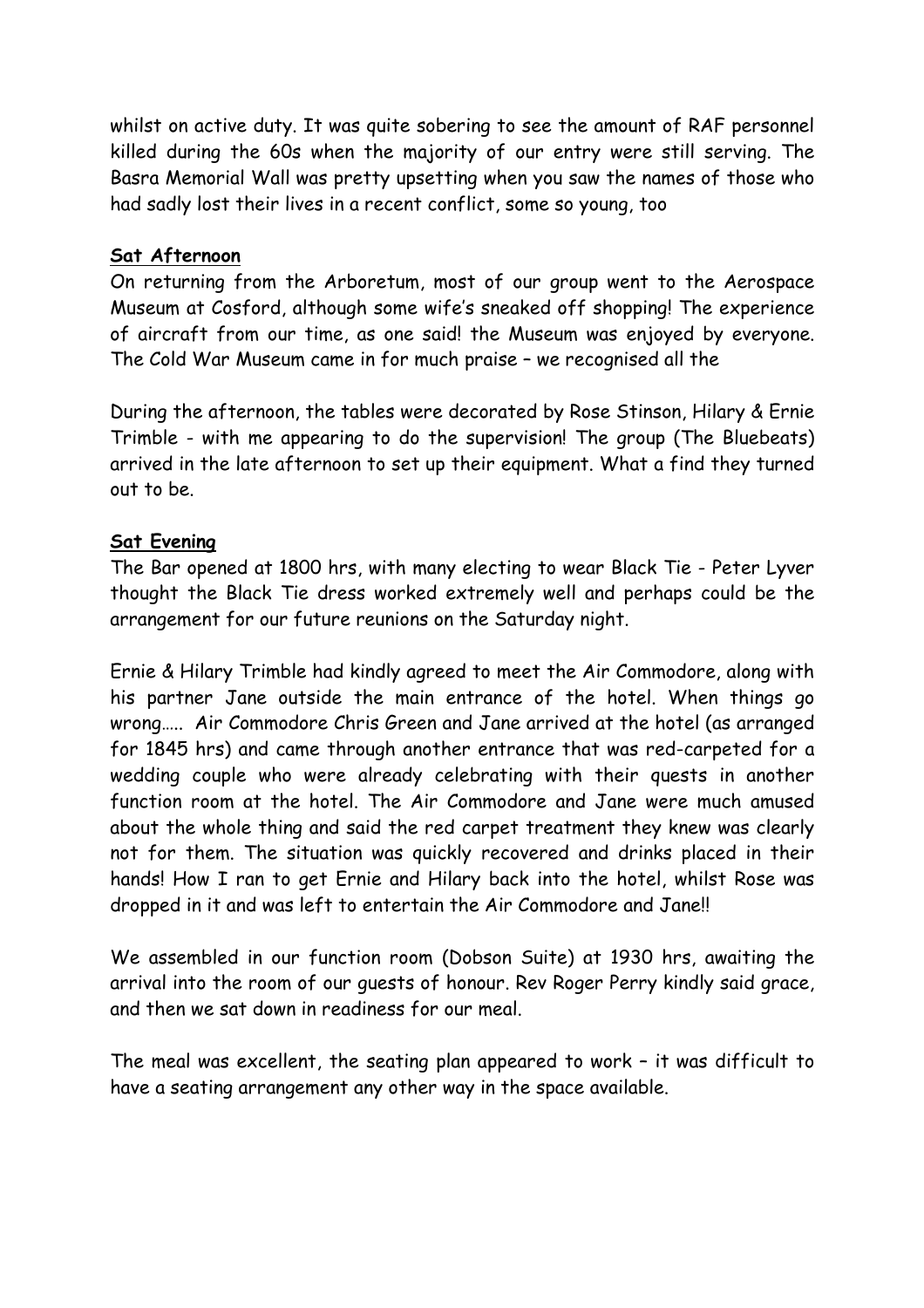I gave the introductory greeting and then Ernie Trimble introduced the Air Commodore, after first presenting Steve Lister with a RAF neck ribbon with suitably inscribed dog tags!

The Air Commodore made a first-class speech: informative, amusing and aimed right for the occasion. Eric May's record for jankers was mentioned in despatches, along with other appropriate remarks for those present – condolences were offered for poor Don and Jeanette's absence.

After the Air Commodore's Chris Green's speech, Steve Lister made a presentation to him, which was a framed Certificate, along with a  $40<sup>th</sup>$  entry tie. Jane, his partner, was also given a suitable gift. They both later said how touched they were to receive these gifts, and most unexpected.

An appreciation collection was made earlier on for myself and Rose, my lovely wife, without whom I would find it difficult to arrange our reunions. This gift was kindly presented to us by Dave Lowe. We were greatly touched by this kind gesture, but we enjoy organising the reunions, so ensuring the memory of the 40<sup>th</sup> continues with these worthwhile get-togethers each year.

Music followed and was judged to be outstanding. A few of the  $40<sup>th</sup>$  group disappeared to our own dedicated bar across from the room to catch up on old times. It would be 0400 hrs before the last person(s) fell out! The Bells, we heard them from upstairs ha ha.

### Sun Morning

It was early departure for most of the group, just leaving a handful remaining. Some elected to have a lazy day, with others free ranging to Shrewsbury or Ironbridge. Eric and Diana Peak made use of the time to visit the nearby steam trains at Bridgnorth.

### Sun Evening

After the evening meal, it was a question of being confined to the bar for most of those remaining. No late night, most of the group had a long journey ahead of them.